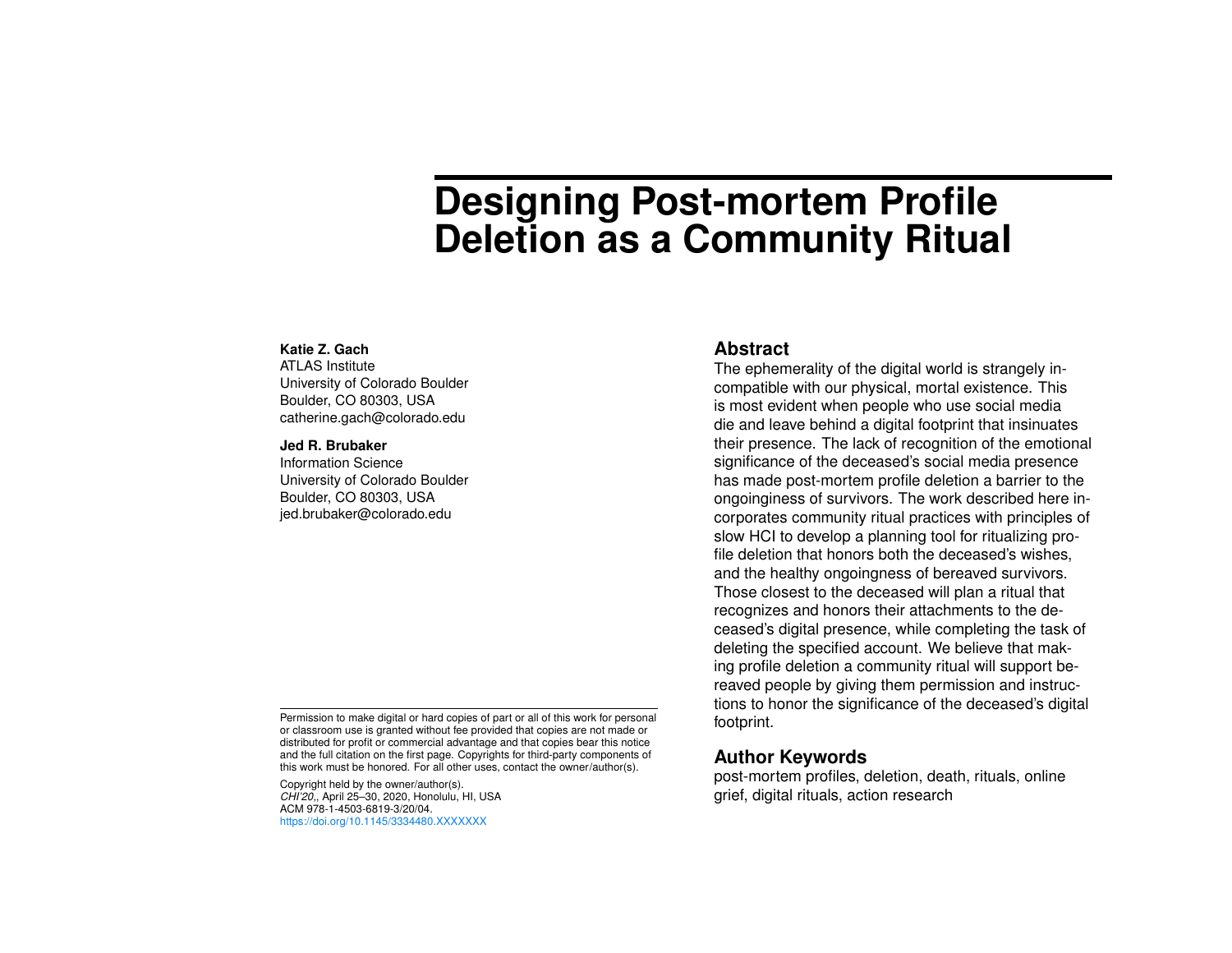# **CCS Concepts**

•**Human-centered computing** → **Computer supported cooperative work;** *User studies;* Human computer interaction (HCI);

## **Introduction**

Within the context of social computing, recent research has addressed how data allows one's presence to continue beyond their death. The question of this "ongoingness," however, must extend beyond owners of data. Ongoingness is bound up with survivors as well. People who lose a loved one are now tasked with managing the deceased's digital footprint, from accounts to devices, whether they planned to do so or not. For social media specifically, new features now empower users to plan ahead for their surviving loved ones. Yet, can the bereaved ever truly be prepared for the myriad tasks they become responsible for at the request of the deceased?

Existing work in HCI tends to focus on post-mortem data management as an individual act, presumably the result of HCI's traditional focus on single users [\[2\]](#page-4-0). Our research, however, shows how management practices, especially when a digital footprint is involved, are deeply communal [\[7\]](#page-4-1). In contrast, many scholars have documented how social media platforms provide new spaces for communal grief. Brubaker et al., for example, claimed that social network sites like Facebook expand death socially, temporally, and spatially [\[4\]](#page-4-2). However, much of this research is based on the continued presence of spaces such as post-mortem profiles, begging the question of when and how such spaces should be put to rest [\[18\]](#page-5-0).

We believe that these three types of expansion, while

broadly beneficial, may actually be making the experience of loss more isolating for those closest to the deceased. As platforms begin to include features for death and bereavement, it is incumbent on us as researchers and designers to provide insights and develop best practices to support survivors as they build a new normal after a loss [\[12\]](#page-5-1). We believe the next major step in enabling ongoingness must bridge this gap between honoring the deceased's wishes (along with laws and terms of service) and honoring the meaning that death brings to technology and digital artifacts.

In this paper, we outline early stage research we are currently pursuing to address survivors' experiences of post-mortem profile deletion. Our aim is to re-imagine their digital task as something akin to a temporally anchored funeral. Below, we describe our approach to addressing the gap between practical wishes and symbolic meaning from the perspective of communal ritual experiences, and ask: How might we design deletion of a loved one's data as a communal ritual?

# **Memorialization in the Absence of Ritual**

Online memorial practices have been observed since the earliest days of the Internet [\[17\]](#page-5-2). Extensive research details these practices, focusing on the preservation of online memorial spaces (e.g., [\[1\]](#page-4-3)), the types of community that memorial spaces support [\[5\]](#page-4-4), and their impact on well-being [\[10\]](#page-5-3). Yet, beyond Facebook's memorialization and Legacy Contact [\[3\]](#page-4-5), social media platforms have not directly designed for the meaningful memorial practices of surviving loved ones. In most cases, online profiles are being reappropriated as memorial spaces, sometimes only enabling a semblance of community (e.g., [\[8\]](#page-4-6)) that is easily disrupted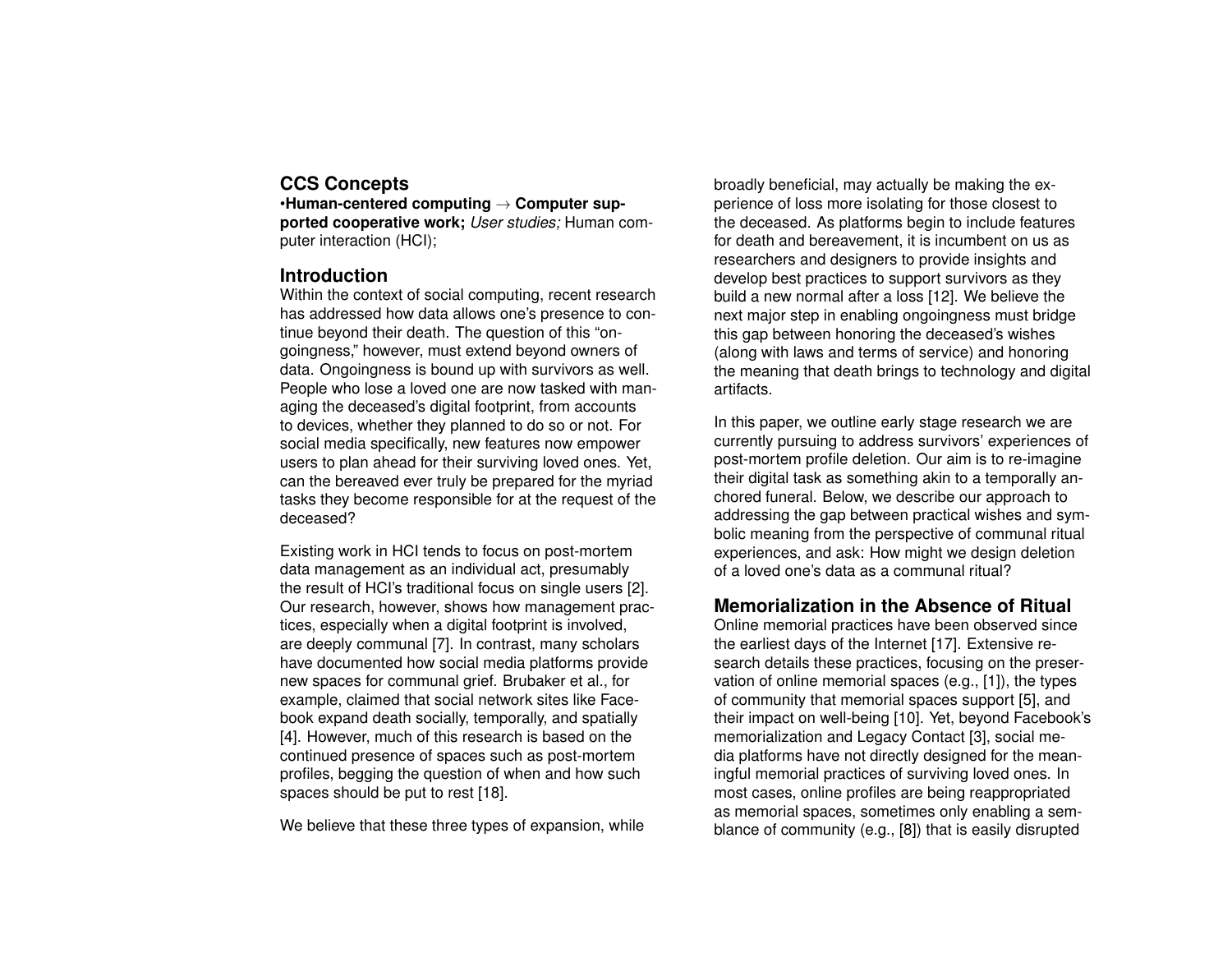[\[9\]](#page-5-4). By considering the communal significance of bereavement, our approach extends "thanatosensitivity" [\[11\]](#page-5-5) to consider how we might design these spaces to support communal rituals.

In our recent work, we have detailed the experiences, especially the particular difficulties, people currently have with post-mortem profiles and expressions of grief online [\[7\]](#page-4-1). Those managing memorialized profiles on Facebook reported a need for collaboration or permission from other survivors, as well as better preparation for what tasks they would and would not be able to perform with the memorialized profile. If Brubaker et al.'s "expansions" are what has changed about death and grief in an online context, and the difficulties we report are new in that same context, it follows that inverting those expansions through a ritual—a limited social group, in a designated space, at a specified time—would re-condense people's digital experiences of death and mourning. Along with repairing the hurtful downsides of social media's new griefrelated pains, our aim in this work is to help people find meaning in a context that our culture has not yet built ritual for. The following study would guide the creation of such a ritual, and evaluate the resulting experience. Our research aim is to provide a framework for creating communal processes for deleting profiles and other post-mortem data, and to develop suggestions for how major social media platforms should change the process and experience of deletion after an account holder's death. That is to say, a meaningful digital ritual will return familiar limitations to people's experiences of death and grieving, thus building a bridge between familiar and unfamiliar encounters with death

## **Study Design: Community Deletion Rituals**

In our pilot work we have identified key points of emotional distress in deleting deceased people's Facebook profiles. We observed that the abrupt nature of deletion limits the opportunity for people to a) honor the meaning that a post-mortem profile has, and b) account for meaning around the act of deletion.

In response to our observations, we have created a resource for groups of survivors to use in creating their own data burial ritual for a deceased person's Facebook profile. We consulted with chaplains, religious leaders, dying people, and their families to understand how familiar practices can serve to bring closure. Because of the physical practices that are common across cultures in meaningful rituals, we then turned to work from trauma studies and psychobiology to understand ways that rituals and embodied practices can alleviate emotional distress. Finally, we considered principles of slow HCI [\[14\]](#page-5-6) and seamfulness in design [\[6\]](#page-4-7) to understand ways of designing technologies that are more amenable to ritual and meaning making.

Using our framework, we are planning a series of workshops with people who have recently experienced a loss and have been asked by their loved one to delete their profile. In each workshop, participants will develop a deletion ritual to honor the memory of their loved one and complete the requested deletion. Following these planning workshops, we will volunteer to attend and help facilitate these rituals, and ask each participant to complete a follow-up survey. Involvement in participant's rituals will provide insight into the community's experience of deletion, and allow us to better understand the impact of deletion and iterate on the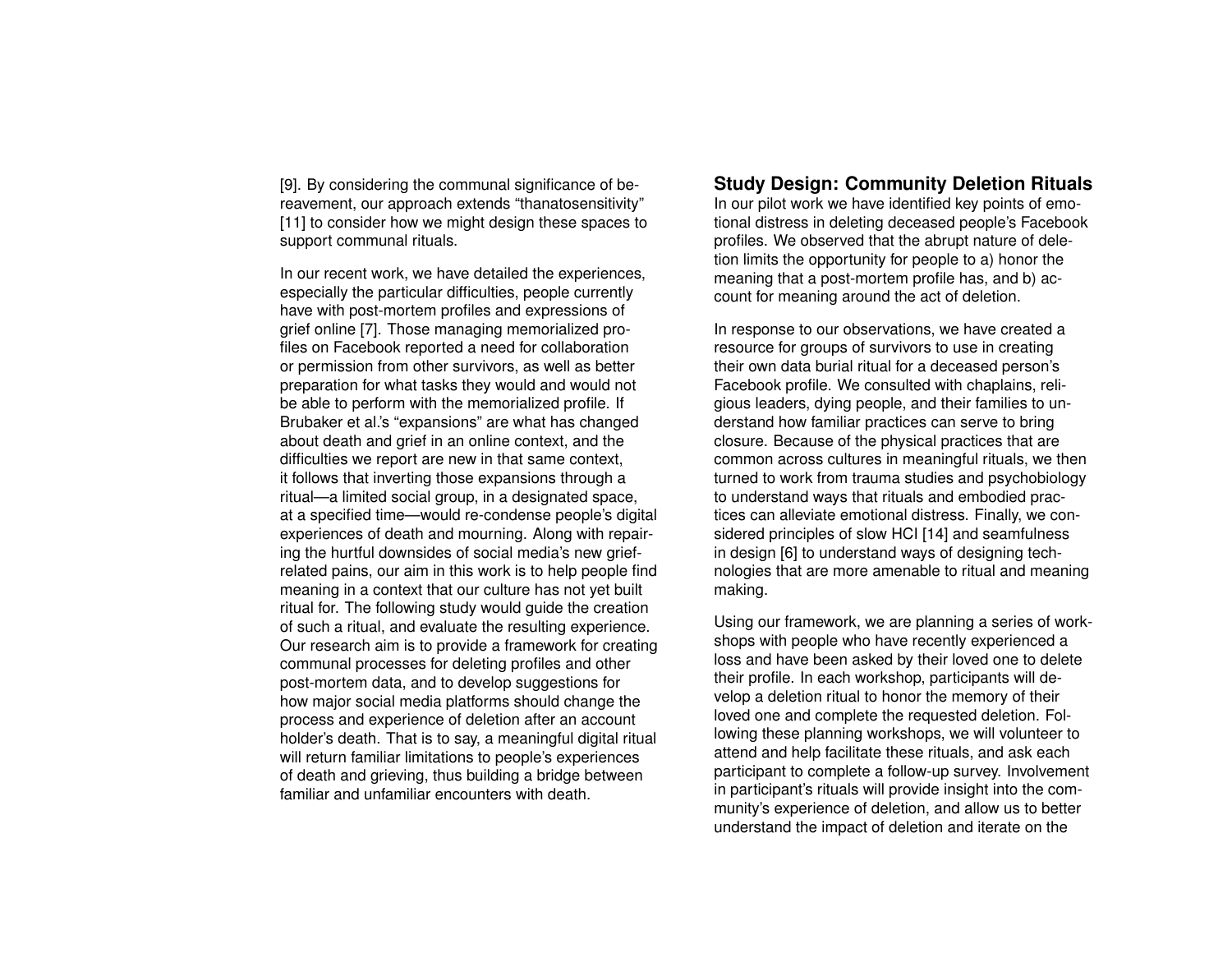planning workshops in the future.

#### *Ritual Planning Workshop*

Our planning workshop aims to guide individuals through designing a ritual for disposing of a social media profile, but with adequate openness so as to encourage people to incorporate their own existing traditions and belief systems in meaningful ways. We will ask our participants to focus on the basic elements of memorial event planning, while considering specific tasks and objectives survivors commonly have with regard to a deceased person's social media profile.

The workshop will plan a ritual event involving three components:

- 1. The gathering of people closest to the deceased, led by the person with the permission and ability to delete the profile
- 2. The collection of physical objects and activities significant to people's memories of the deceased
- 3. A final acknowledgement and farewell to the deceased person's online presence

The components are drawn from extensive interviews with people who either managed a deceased loved one's social media profile [\[7\]](#page-4-1), or wish they could have done so.

Drawing from multiple religious and spiritual traditions, our planning prompts focus on stories, embodiment, and constructing meaning. Situating our investigation within the context of familiar traditions is critical given the socio-cultural work they already do for people. A central question in our design work is how to balance

the practical objectives around digital asset disposal with the needs of the bereaved, given the meanings often attached to those digital objects after a loved one dies. [\[16,](#page-5-7) [15\]](#page-5-8). Prompts related to physical objects and movements are inspired by research on trauma recovery in the field of psychobiology [\[19\]](#page-5-9). The purpose of each prompt is to make the event true to the person being remembered, and to create space for the bereaved to "story" that person for themselves [\[13\]](#page-5-10).

The first set of questions focuses on practical details necessary for any event, such as the person's name, and the date, time, and place the ritual will be happening. The second set of questions involves preparation that will be necessary for each participant. Preparations would aim to prepare people emotionally, mentally, or spiritually (if necessary), as well as ask them to consider and gather physical objects they may want to include. The final set of questions focuses on the ritual itself, from verbal storytelling to physical movement or creative activities. The deletion of the profile is discussed at this point.

#### *Facilitating the Ritual*

While the actual ritual will be different in each instance, it is our intent to volunteer to attend as facilitators in order to keep the bereaved people free to participate. Taking inspiration from action research, our aim is to assist in whatever way possible, addressing technical questions and concerns that participant might have and enabling them to perform the ritual they designed. Following the completion of the ritual performance and profile disposal, we would ask participants to complete a survey. The survey would include questions about difficulty, appropriateness, catharsis, and replicability of the ritual, and enable us to analyze the efficacy of the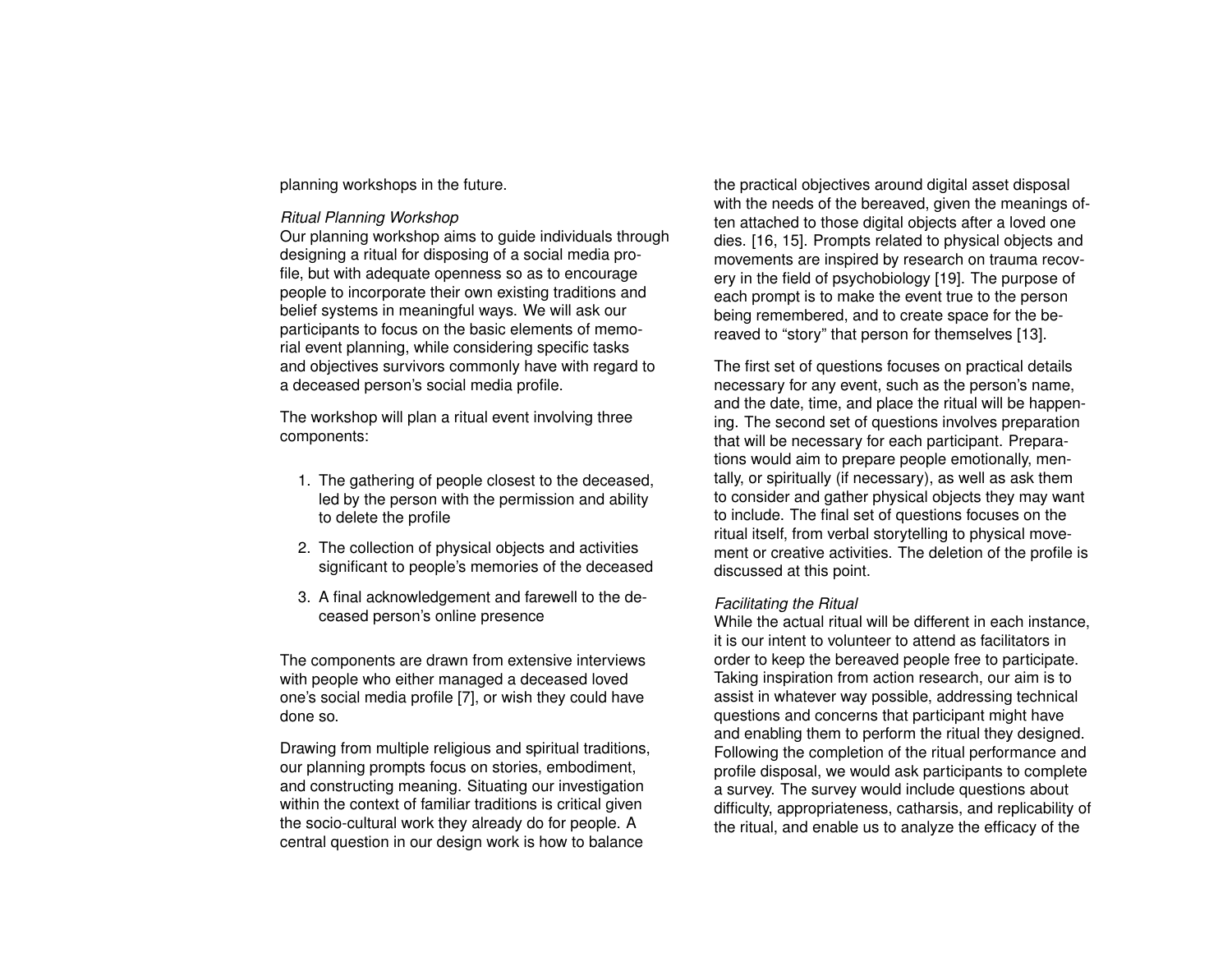experience in addressing our ability to support people through the emotional distresses discussed above.

## **Conclusion**

Though deleting one's social media profiles after death initially makes sense to most account holders, those who have experienced the deletion of a loved one's profile think differently. Due to the wide variety of ways that people use social network sites, we acknowledge the likelihood of unforeseen difficulties in facilitating people's digital disposal rituals. Additionally, we recognize the cognitive and emotional work that we would be asking participants to do in recognizing emotional attachments to digital presences. Yet it is our hope that our co-facilitated rituals will lead to the creation of a publicly useful, flexible ritual planning resource for managing a loved one's digital remains. It will be an important step forward in the maturity of the digital human experience to create options for users that adequately honor what online presence is. This workshop is part of a future that we imagine, in which postmortem profile deletion honors the social value of a person's online presence, and offers that person's community the thing that all human communities have needed for death: a common experience that acknowledges the loss and moves everyone into a new normal together.

# **REFERENCES**

- <span id="page-4-3"></span>[1] Amelia Acker and Jed R. Brubaker. 2014. Death, memorialization, and social media: A platform perspective for personal archives. *Archivaria* 77 (2014), 1–23.
- <span id="page-4-0"></span>[2] Eric P.S. Baumer and Jed R. Brubaker, 2017. Post-userism. In *Conference on Human Factors in Computing Systems - Proceedings*. DOI:

<http://dx.doi.org/10.1145/3025453.3025740>

- <span id="page-4-5"></span>[3] Jed R. Brubaker and Vanessa Callison-Burch. 2016. Legacy Contact: Designing and Implementing Post-mortem Stewardship at Facebook. In *CHI 2016*. San Jose, CA.
- <span id="page-4-2"></span>[4] Jed R. Brubaker, Gillian R. Hayes, and Paul Dourish. 2013. Beyond the Grave: Facebook as a Site for the Expansion of Death and Mourning. *Information Society* 29, 3 (2013), 152–163. DOI: <http://dx.doi.org/10.1080/01972243.2013.777300>
- <span id="page-4-4"></span>[5] Brian Carroll and Katie Landry. 2010. Logging On and Letting Out: Using Online Social Networks to Grieve and to Mourn. *Bulletin of Science, Technology & Society* (2010). DOI: <http://dx.doi.org/10.1177/0270467610380006>
- <span id="page-4-7"></span>[6] Matthew Chalmers and Areti Galani. 2004. Seamful interweaving. In *Proceedings of the 2004 conference on Designing interactive systems processes, practices, methods, and techniques - DIS '04*. ACM Press, New York, New York, USA, 243. DOI:

<http://dx.doi.org/10.1145/1013115.1013149>

- <span id="page-4-1"></span>[7] Katie Z. Gach and Jed R. Brubaker. 2020. Experiences of Trust in Postmortem Profile Management. *ACM Transactions on Social Computing* 3, 1 (2 2020), 1–26. DOI: <http://dx.doi.org/10.1145/3365525>
- <span id="page-4-6"></span>[8] Katie Z Gach, Casey Fiesler, and Jed R. Brubaker. 2017. "Control your emotions , Potter:" An Analysis of Grief Policing on Facebook in Response to Celebrity Death. *ACM Trans. Web* 1, 13 (2017). DOI: <http://dx.doi.org/10.1145/3134682>